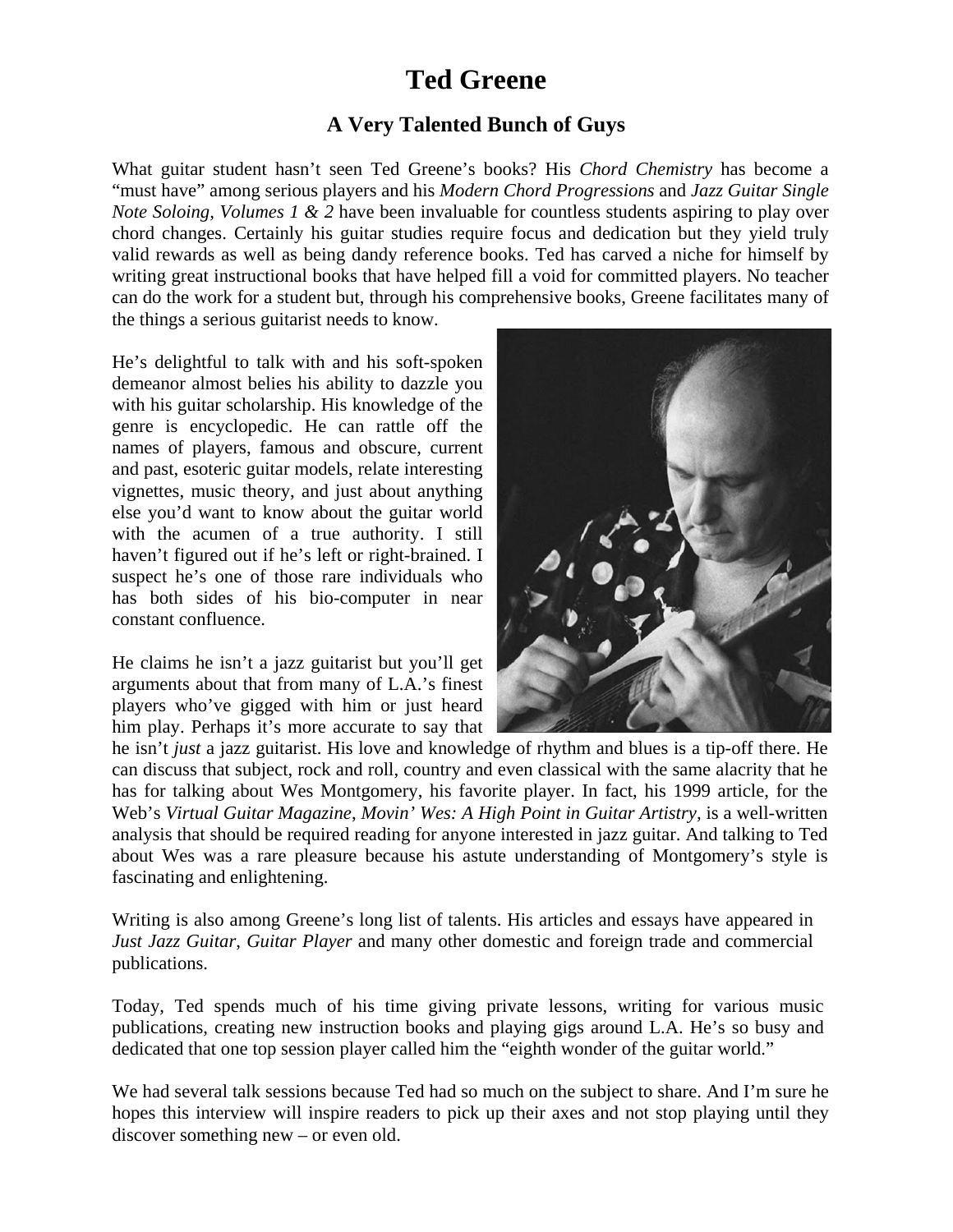JC: *You're well known for your instruction books. Which books did you go through as a student?*

TG: The teacher I had used the Mel Bay books. I started with the blue book – book one.

# JC: *The one where you start on the bottom strings?*

TG: That's correct. So, I went through several volumes of Mel Bay, quite poorly I might say, although there were great joys along the way, just to be playing anything that sounded like music. I did love those books – still do. The green one where you get into the key of D and B minor (laughs) was just wonderful. Hey, B minor, I've heard of this (laughs). That was a good thing for a guy who was my age at the time because I'd been exposed to classical music and enjoyed the sound of it.

# JC: *What age were you?*

TG: I started at 11. Even though I was in the Mel Bay books, my teacher would bring along some song folios and take a song like "Embraceable You" and chart out a few little three-note chords for me to play. And that was ecstasy, too, just to hear something connect.

## JC: *So you had a good teacher.*

TG: I frankly had a wonderful teacher who was a perfect guy for my temperament because if he'd been a little more strict I might have burned out in favor of baseball or something else. And it got me out of piano as a boy.

#### JC: *What was his name?*

TG: Sal Tardella. He was based around New York City and he'd come to your home. He actually had his own store, and when we'd go to the store, I'd see Gibsons hanging all the wall. I'd see a 355 and go, "Wait a minute," (laughs). So I knew I'd better practice or I'd never get one of those – even though I didn't practice as much as I should have. But what can you do? You're a kid and driven by so many other things.

#### JC: *I assume you eventually began gigging with rock bands.*

TG: That's exactly right. It was more R&B than rock but there definitely was rock in there too. Rhythm and blues was my love, which was black music that came out of jazz, if you know how R&B got started.

JC: *Yeah, sure, back when Jerry Wexler was on the scene and producing some great records.*

TG: Oh, he's a real hero to me. He can really put words together. His autobiography is just spellbinding.

JC: *There's a filmed documentary about him that I saw last year. It was previewed at a music industry function in Austin called South by Southwest. But I understand they're trying to find distribution money.*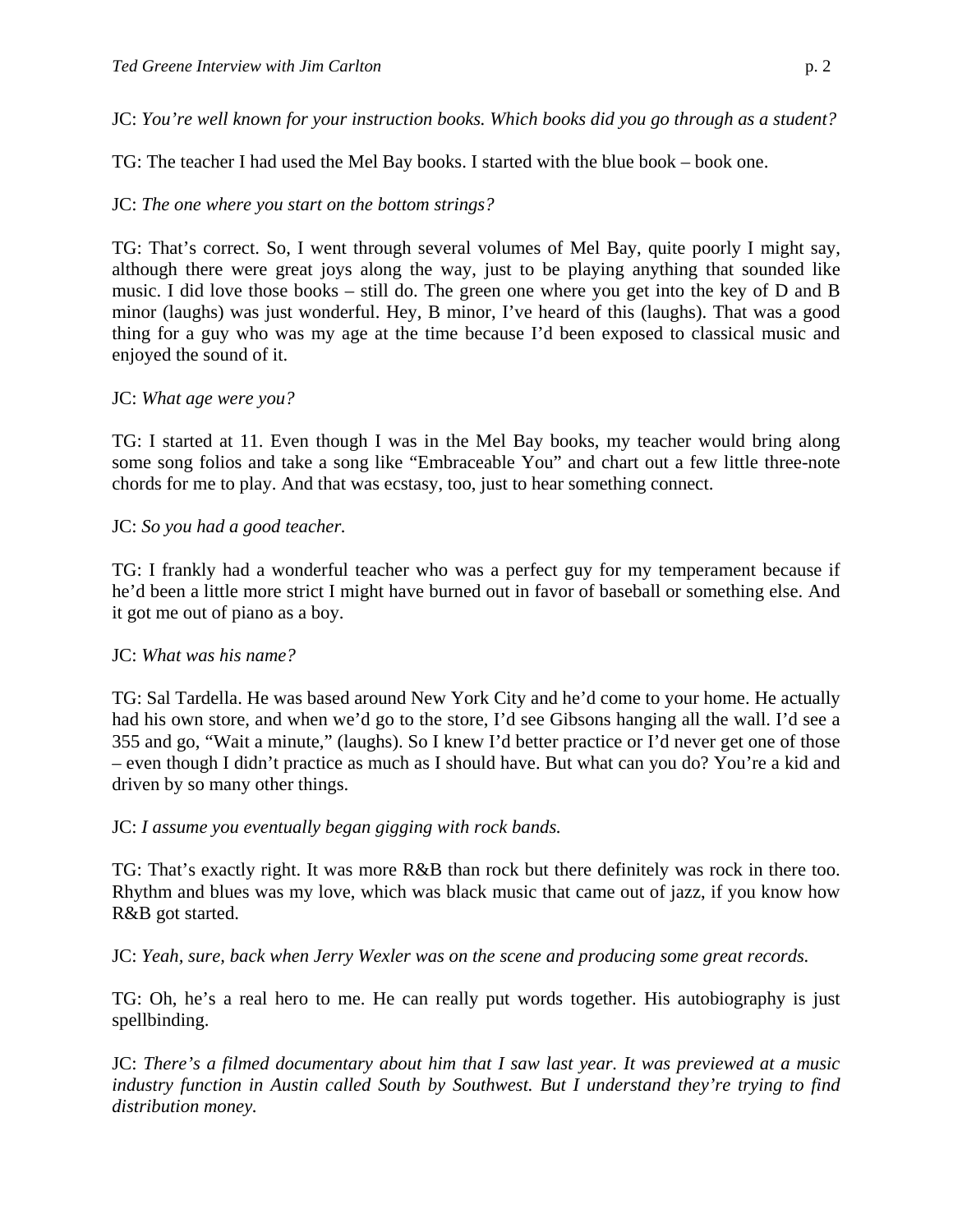TG: A film about Jerry Wexler – wow. That would be a dream. I have a film of some old Lenny Breau stuff where he's just out of his teens and looked kind of like Elvis, but he's playing some bebop on a non-cutaway Gibson. It's really something to see the formation of his style. You can see the evolution of it by watching this.

JC: *There's footage of him with Tal Farlow, too, in that documentary on Tal.*

TG: Yeah, I've seen much of it. It's wonderful to see Lenny walking with his case and meeting Tal. I have quite a few Wes things too. I really like that English TV show he did, and I love *Wes in Belgium* that I think is commercially available. I just hope his family is getting the royalties.

JC: *Let me ask you about Wes's playing. As you know, there are so many books of his transcriptions. Years ago, Fred Sokolow sent me his. One of the first I believe.*

TG: Yeah, I met him years ago. I think his was the second Wes book that was done.

JC: *Was the Kahn book the first?*

TG: No, the first was that black book Robbins published that was \$3.95 when books cost a dollar.

JC: *Oh yeah, that had "Bumpin' on Sunset" and "Tequila."*

TG: Yeah, Jimmy Stewart was the guy who did that. Remember Gabor Szabo?

JC: *Sure. He was a great player.*

TG: Right. His rhythm guitarist was Jimmy Stewart who put that black book together. Then came Fred's book, and Kahn's and then a Japanese book and a few others. I barely know Steve Kahn but one of my students knows him well and says Steve has "ears for days" so I'd trust his transcriptions pretty well.

JC: *When I talked to Fred about it he said Wes would often use the melodic minor scale up a half step over a resolving 7th chord and then up a fifth over a non-resolving 7th chord.*

TG: Are you saying that he thought like that or that he used those notes?

JC: *Just that he used those notes*.

TG: Oh, he absolutely used those notes, but if he thought like that I'm the Easter Bunny.

JC: *(Laughs) I think he was about as pure an artist as could be.*

TG: He was indeed a pure artist, which we both believe, but he had a little bit of a ground in theory, which I believe because of an interview I have with him where I actually heard him say the words, "G minor seven."

JC: *Laughs.*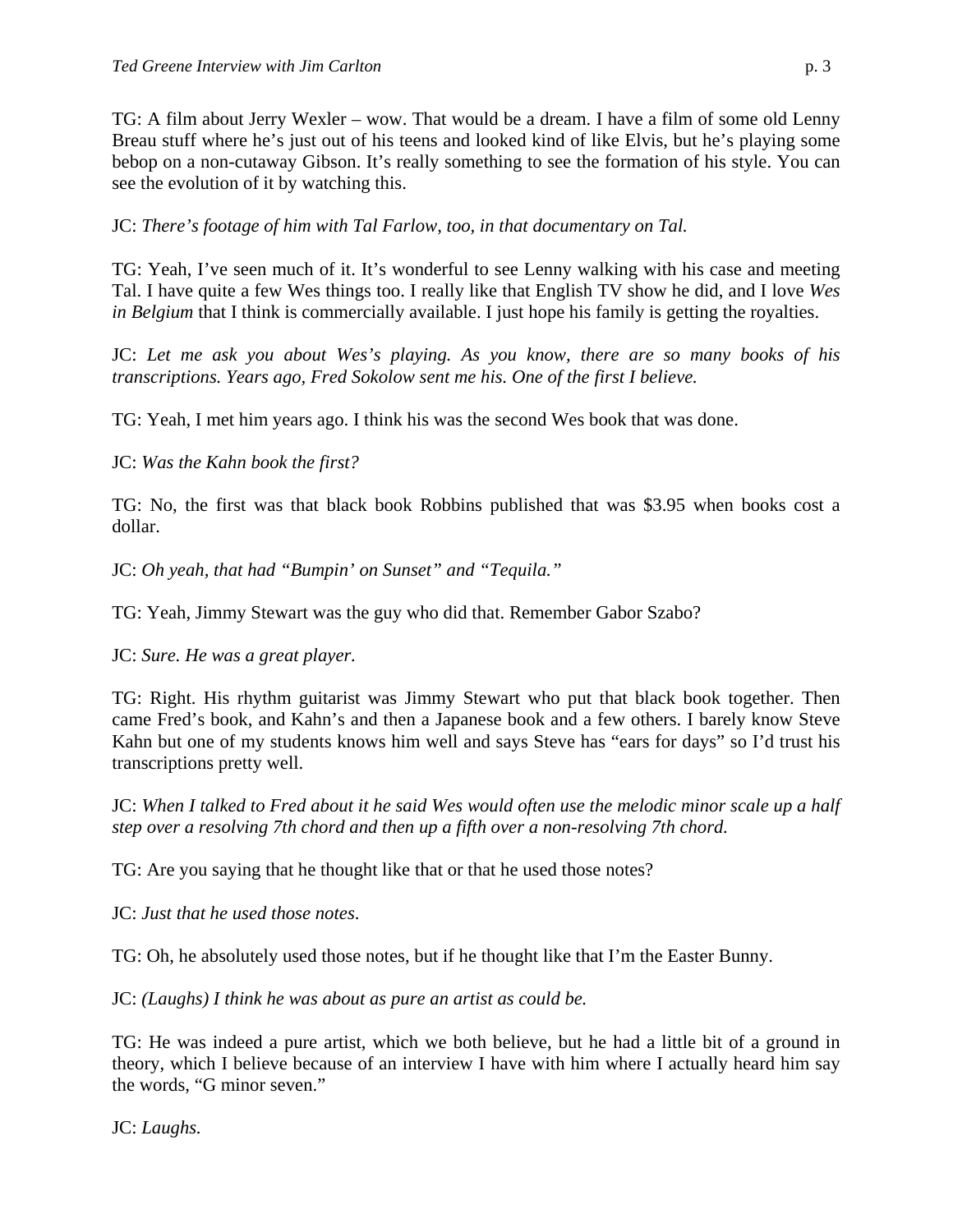TG: When I heard him say that I leapt off the floor because it enabled me to trash any of those idiot savant theories. And remember, his brothers were part of that scene and everybody there talked music. In the late sixties the jazz thing caught on with younger guys who were born at the end of World War II, and they were embracing some jazz ideas. But where were they going to learn it? A lot of them were confused at how to go about it because a lot of the jazz guys didn't know how to explain what they were doing. But a few of them could see, for instance, that it was a D9 shape under their fingers, and they knew that they were playing a sharp 11 – they might have called it flat five, but they knew.

Remember when you were a kid and your teacher would say, "You've got to learn these two European minor scales whether you like it or not?" And you'd say, "Oh, you're kidding, you mean it's just that? And, "Wait a minute, that altered thing you're doing. That's just another melodic minor."

So all those hybrid theories of whenever you're on a chord, you have to think another chord's parent scale rose up out of the ashes. And it was fueled a little bit by George Russell's *Lydian Chromatic Concept*, which was totally oriented toward that thing. And that's a book that Bill Evans and others endorsed. But no way was Bill Evans thinking that way. There's a video of him talking about his playing, and another of him with Marian McPartland where he's discussing his playing and jazz concept. But he makes some huge leaps (laughs). You're on top of old smoky and suddenly you're deep into the jazz stuff. But that's okay, it's still great.

JC: *Yeah, speaking of Marian, I just got a CD of her "Piano Jazz" show with Bill Evans and another of her with Kenny Burrell.*

TG: Oh, I've never heard Kenny Burrell play anything other than tasty, tasty stuff.

JC: *Oh yeah, and he and Wes were close.*

TG: Right. I got to finally shake Kenny's hand for the first time at John Collins' funeral where he and Russell Malone played – very well, I might add. I was so struck by him. I wasn't prepared. I just thought he'd be a polite guy but he was so hip! He is a hip guy.

# JC: *Yeah, and he teaches a college class on Ellington.*

TG: That's right. He's the head of jazz studies at UCLA. Mr. Kenneth Burrell (laughs). But anyway, I think Wes was a down-to-earth guy in that he knew it was a D9 that he was playing, but maybe didn't always know the exact names of everything. He was kind of what Joe Pass pretended to be. Joe liked to pretend that he was just this coal miner's boy who didn't know anything, except that you play what you hear and play from your gut. And he loved to play the buffoon in that way with the young kids who talked theory around him but who couldn't play the beautiful tunes that he loved.

# JC: *Isn't that what it's all about - playing what you hear?*

TG: That's very true, but he came across like…well let me tell you about my one lesson with Joe Pass: I had prepared a legal-sized pad of questions on technical things, all mainly about what he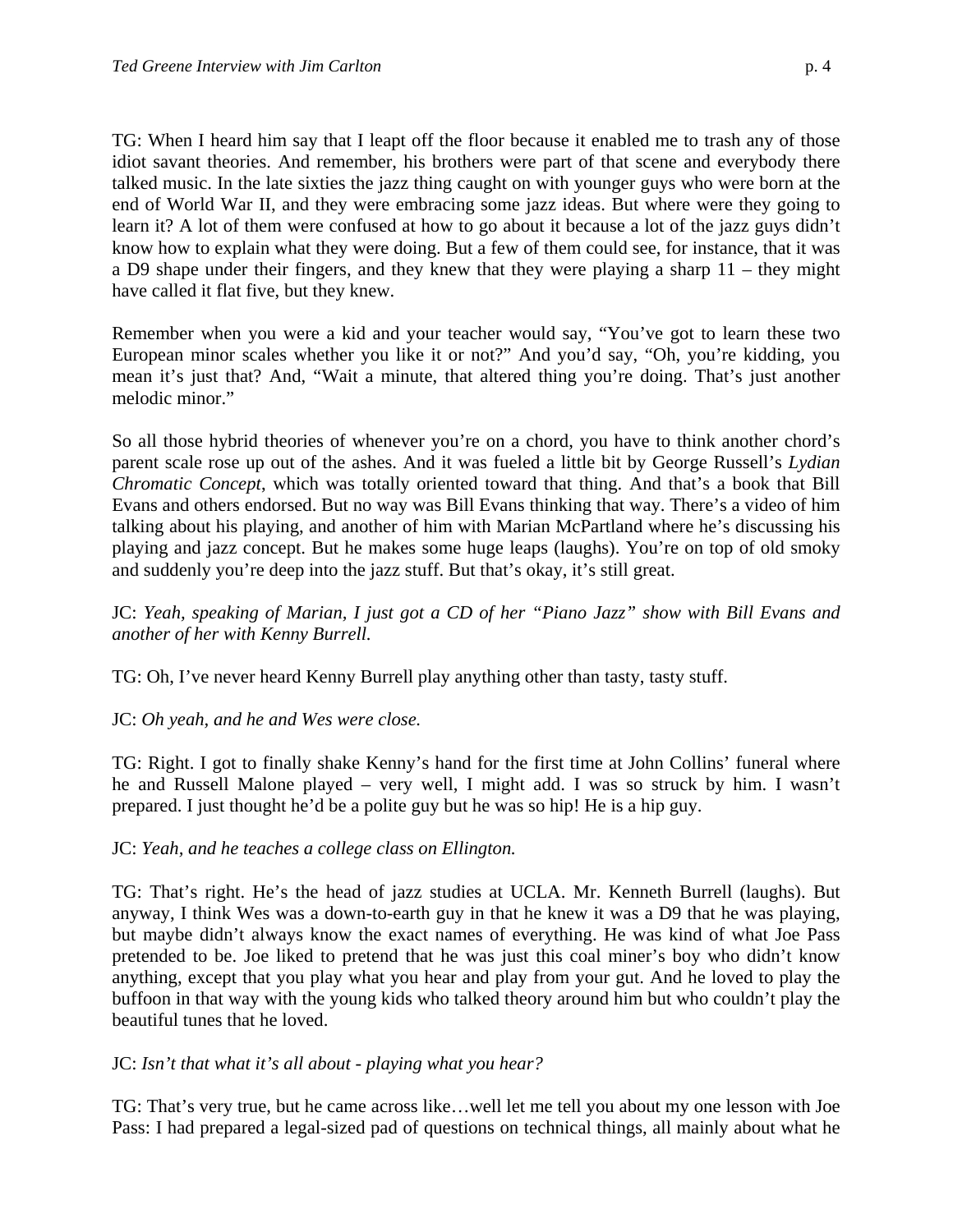was thinking when he was playing. I went to his house and he was very cordial. I had played on the same bill as he did so he knew I could play. I wasn't necessarily playing jazz, just some romantic music – with a little jazz, but just a little – mostly floating ballads and so forth.

I don't think he respected my playing, or disrespected it either. But at the lesson he says, "Why don't we play a tune and if you see something you like just stop me." So, we're playing "Days of Wine and Roses" and we get to the Bm7b5 in the key of F. I say, "Joe, are you thinking sharp 4 there?" I wanted to know if he was thinking 2, or 3, cause it's gonna be a 2-5-1 of 3. I asked about the sharp 4, hoping he'd say yes, and that he wasn't making key center switches with every change, because on fast tempos when those changes come, some guys say they're always thinking 2-5 but I'm not so sure, because that's hard mental work.

Like, here comes the 3, but we turn it into a new 2, of the 2 and it's even harder to say than to think, but that's a tough call for a lot of players. So, I was hoping he'd say he was thinking in the home key and seeing all the roots in the home key because it didn't really sound decidedly modulatory, like a tune like "All the Things You Are" or something like that. So, "Joe are you thinking sharp 4?" He looks at me and says, "What's sharp 4?"

# JC: (*Laughs)*

TG: And I did what you're doing. I started laughing. I'd prepared all these questions and all. So, when I regained my composure, I said, "Well, what are you thinking?" He said, "Nuttin, nuttin." And I said, "Well what would you do if Carmen McRae said, "Let's do 'All the Things You Are' in five flats?" And he thought for a moment and he took off like a bat outta hell after he located the first chord, walking the bass and playing the melody at the same time – really fast.

But, suddenly it all came to a screeching halt because he was down in the first position a lot and he ran out of room. And because he wasn't thinking – trying to show me that you don't have to think, but just hear, even the great Joe Pass got stuck. So, I made a mental note that he may not be thinking, because he's earned the right, but I've got to think or I'll just come to a crashing halt – because even he could come to one. And he acted like he was ready to stop, but I'd watched him carefully and he stopped because he couldn't tell where things went next because that's a hard set of changes if you're out of room. So, if you're not saying letter names at all, then how will you always know how far to jump up the neck, if you're at the first fret?

# JC: *That's a great story. I suppose you could think G9 or Dm6 if you've got a Bm7b5, right?*

TG: That's the other thing I wanted to know because there are about five or six other names for that chord that are valid and I didn't know if he was going to throw me a curve. Dick Grove had everybody convert minor sixths into half-diminisheds. But I've learned not to do that in some cases because you can have more happening if you literally go into the key of a minor sixth and take its resources out.

And Wes was like Joe in that he knew enough theory so that he could talk about it, at least at a rudimentary level. If it's a D7b9#5, he'd probably say, "Hey, it's still a D7." I don't think he was saying, "Oh no, you've got to think a melodic minor up a half-step up." And those were the things that came from having to explain it to young students. I really saw that come about because that didn't exist when I was a kid. Nobody talked like that and nobody explained things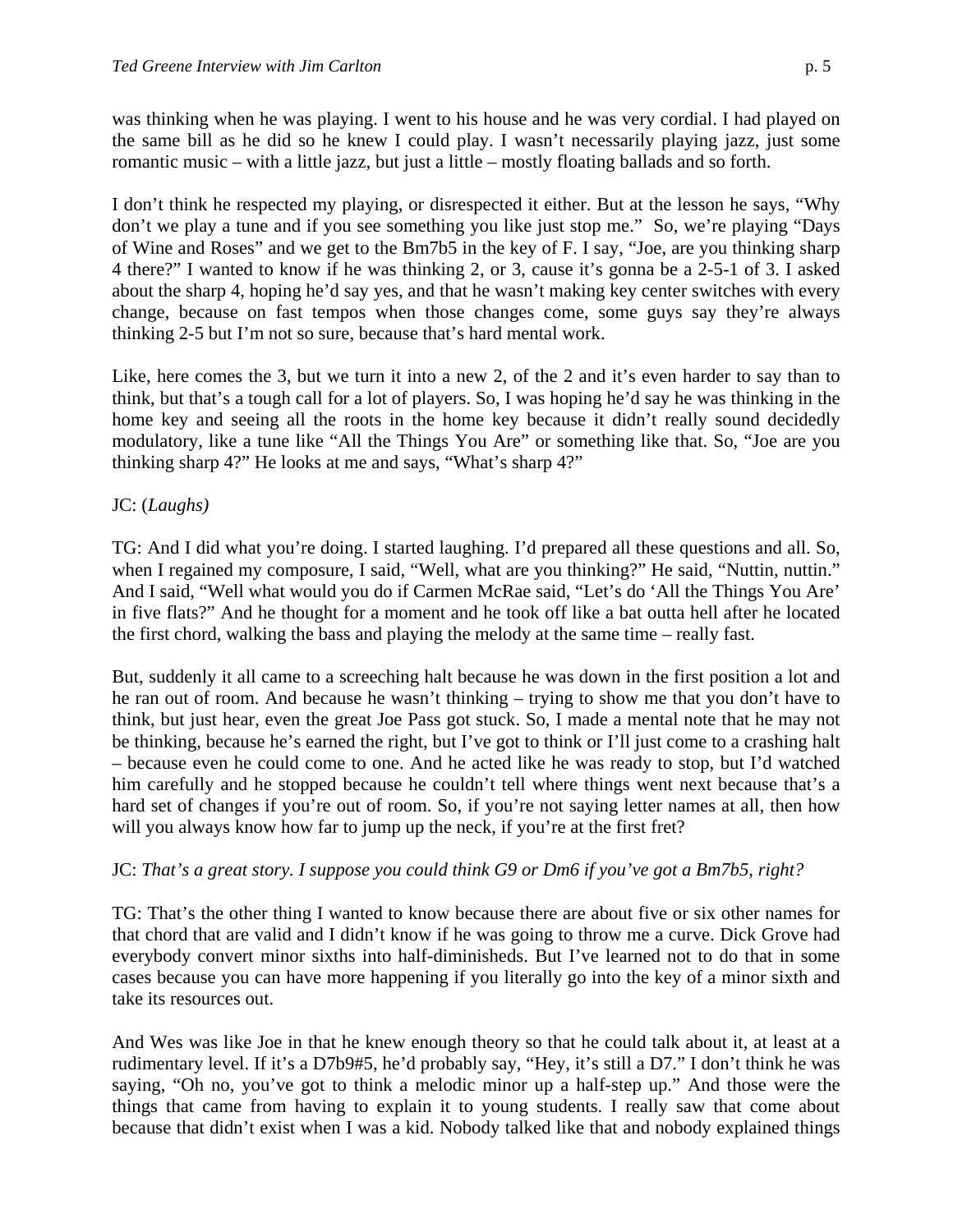like that. It was just called a D7 and then you'd add some other things. And they didn't call them tensions either.

JC: *Remember that exercise Joe did in that orange book where he played a blues with just those two 13th chord forms? That was an example of simplicity. But I think, if you had to choose just one chord to use, the m7b5 covers a lot of ground. And it can function as a major, a minor or a seventh. It's an amazing chord form.*

TG: That's so true. And it's an altered dominant as well. And you know, it has a romantic 11b9 vibe as well. And sometimes it's a Lydian thing because it's like a Major6b5 and then if you add the extensions you've got a Major7b5 or sharp 11 in the right register. It's also a Lydian augmented thing from another root.

# JC: *Show off (laughs).*

TG: (Laughs) Yeah, I don't want to go too far. And the reason I brought Bill Evans up – well, do you know about that George Russell book, *The Lydian Chromatic Concept*?

JC: *No, I don't.*

TG: It was one of the very first jazz treatises, and it cost forty bucks back when books were inexpensive. And I found it in a store in downtown L.A. and it had this beautiful color wheel that looked so fascinating, but I was certainly perturbed by his saying that the correct scale for G7#5 is Eb Lydian augmented. So, is it a different root every time I have a fancy chord?

JC: *I see what you mean*. *Did you go through the Jerry Coker book?*

TG: I went through his first book when I very young in the Sixties and I was quite upset because it still wasn't what I wanted. It didn't make me sound like Jimmy Smith and Wes.

JC: *Was that "Patterns for Jazz?"*

TG: No, but I did that one, too, and it was definitely worthwhile, but again, I couldn't become Joe Pass overnight through that book and I was looking for a book that would give me those cool sounds. I have thousands of guitar books, truly. I'd spend all my money on them. I got the Kenny Burrell transcriptions. Remember that blue book from many years ago?

JC: *Sure.*

TG: I would play through those books and get a few ideas, but none of them said, "look, if you want to play over an altered dominant, try these seven things here…" I wish they had but...

JC: *Would you take a major scale up a half-step to play over an altered dominant?*

TG: Me personally?

JC: *Yeah.*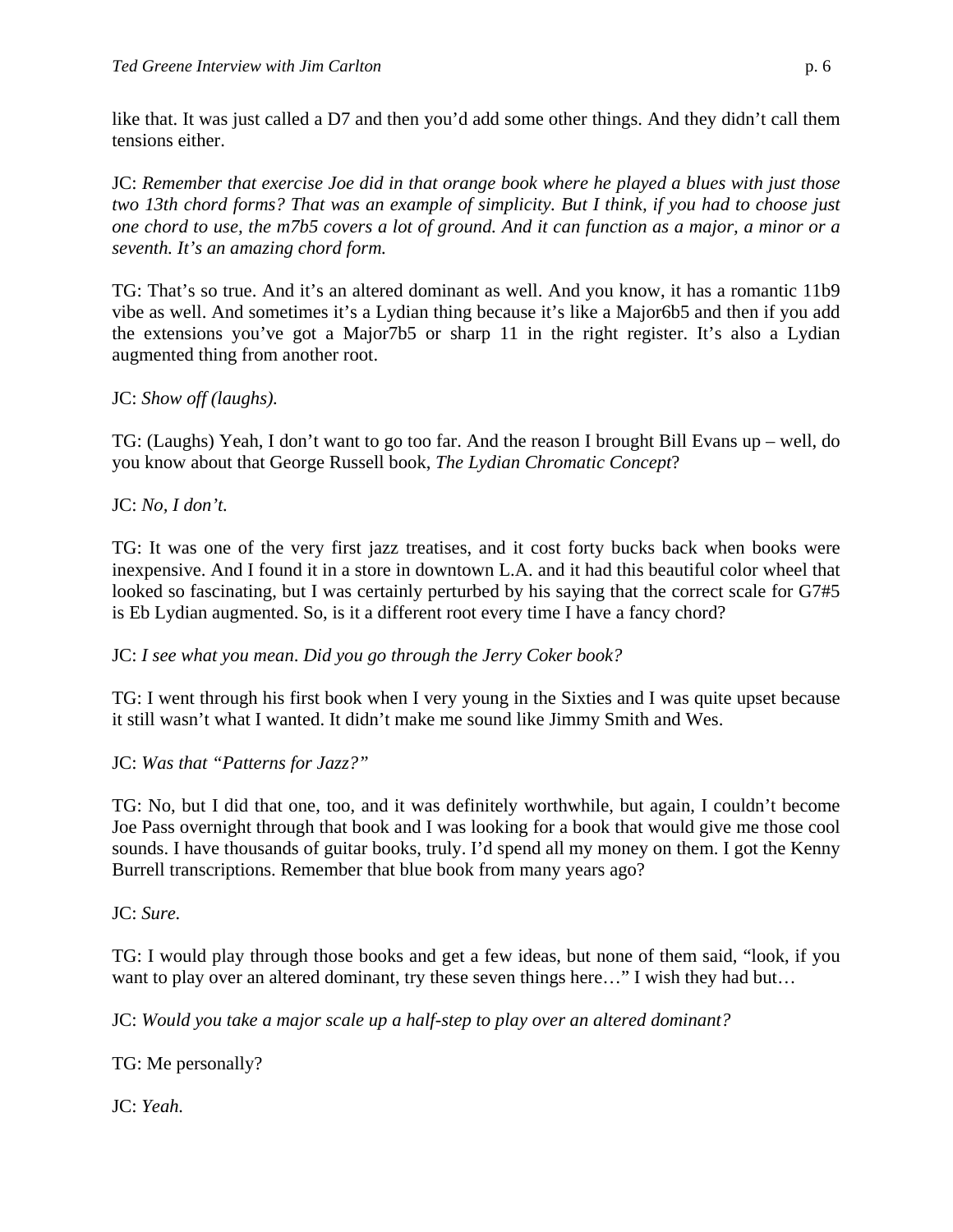TG: Joe Diorio would. Do you know his work pretty well?

JC: *Oh yes. I have quite a few of his things.*

TG: Have you heard him play live?

JC: *Sure have, many years ago in a dive on Maxwell Street in Chicago. Andy Nelson took me to see him.*

TG: He's really one of the best outside players ever. He makes it fun, exciting and musical, and he's a very romantic guitar player for a jazz guy. He plays ballads like a Gypsy violinist. His vibrato is heavy, he closes his eyes and slides everything. And he plays very little across the strings, almost all lengthwise a la Pat Matheny. He's a beautiful player – very exciting.

And have you ever seen Al Viola play live? He's a hard, hard driven and joyous being. He's moaning and laughing and plays loud. When John Pisano plays with him, John turns into a rhythm machine.

# JC: *Al said when he does a big band gig, that it's a joy to grab his L-5 and just play time.*

TG: Yeah, he loves time and he swings really hard. It's really ironic because I saw him play at McCabe's about thirty years ago. That's a guitar store by day and a concert club at night. Don't remember exactly, but he didn't have a huge rhythm section, but he played all night over somebody's changes, but he was a Coltrane guy. He wasn't a swing guy. He was stretching and definitely in that Coltrane state of mind – all his lines were predominantly that kind of conception, not standard swing lines.

# JC*: He kept up to date. He didn't become dated like some players, like Hampton for instance.*

TG: Oh yeah, but it's fine with me if guys stay dated – whatever a person wants. I never have a quarrel if someone wants to find his niche and do that the rest of his life. Other guys you respect because they just want to keep growing, like Coleman Hawkins who gets into new stuff. Even John Pisano at one time was playing light strings and bending notes.

# JC: *Really?*

TG: Yeah, and when I first saw Larry Carlton do that, it was on a TV show with Johnny Rivers, playing Huey Piano Smith songs, but when it came time to solo, there was definitely this guy who'd played jazz, you could hear it, but he wasn't a jazz player then. He went through a lot of stuff too – playing loud, and he made his career based on those things the public wanted.

# JC: *What's your opinion of GIT and the kinds of players they turn out?*

TG: The school - commonly known as MI these days? I'm currently out of touch with what they're doing, but one of my best friends is head of the vocal department there so he keeps me somewhat apprised of the politics and their attitude and what they want. It was bought out years ago by a Japanese businessman, and he wants to turn out rock stars so he can attract more kids. If he'd have turned out Van Halen, he'd be a zillionaire. You know, Howard Roberts started the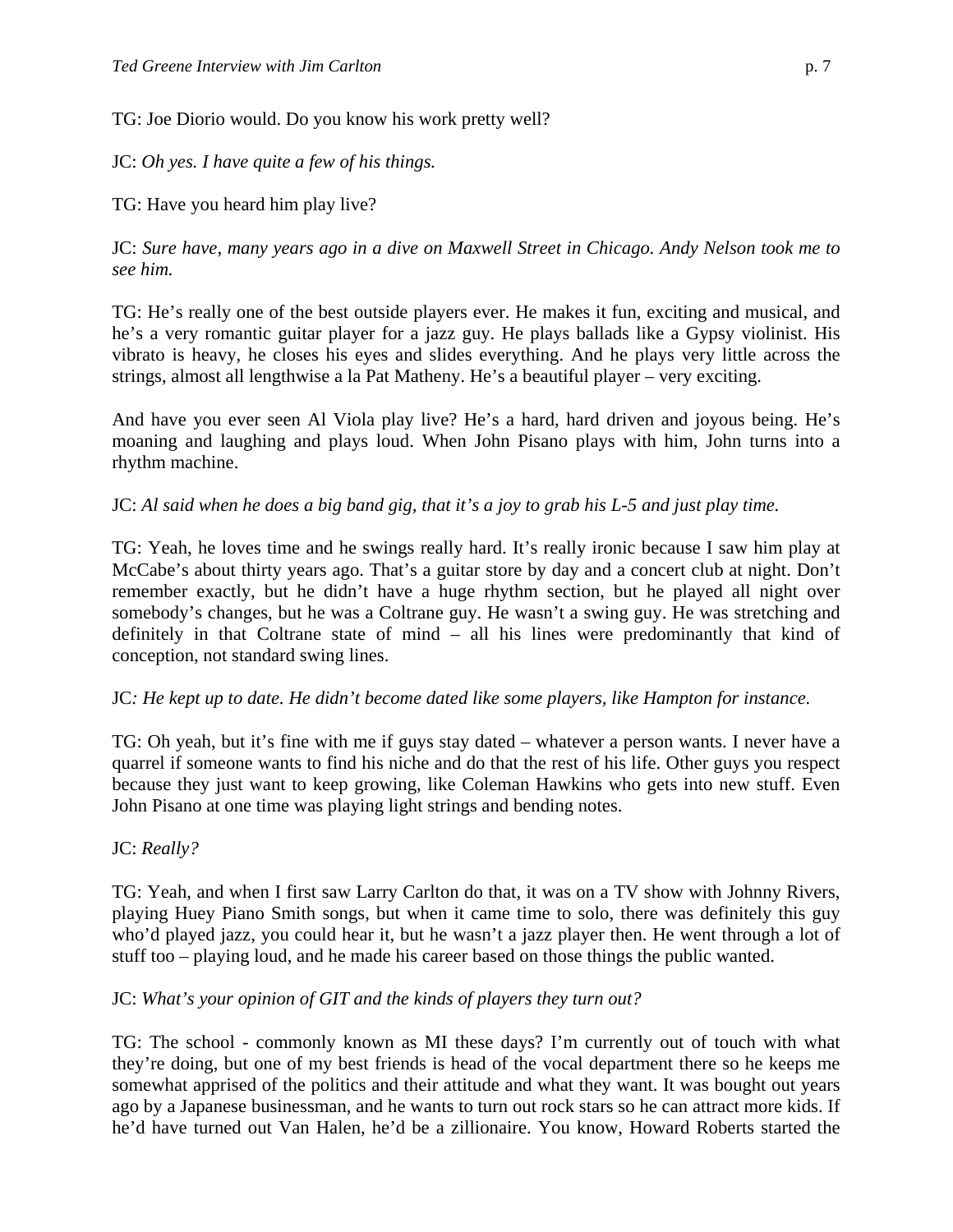school and I think he had a special vision of benevolence in that I don't think it was any scheme for him to get wealthy. He just didn't strike me as that kind of guy. But, when you change ownership in any corporation, things change.

# JC: *Do you think that's why Diorio left?*

TG: Oh, perhaps USC just offered him a nicer job. Also, the quality of students was probably better. Joe Pass taught at GIT, did you know that?

JC: *No I didn't.*

TG: When Joe was there it frustrated him in some capacities. As I said before, guys would come in and they'd know the names of many more things than Joe knew – this dominant and this fractured fifth etcetera (laughs), but Joe, at his root, knew the names of things but didn't choose to communicate in those terms most of the time because he was suspicious of academia and because he wanted guys to play with feeling and love and know a lot of tunes. But these kids didn't know a lot of tunes and it bugged the hell out of him. They'd come in and play their fast stuff and he'd say, "Play me a tune man." It would just irk him.

JC: *That explains something to me, because if you pick up his chord book, you'll see, 'Major Type Chords" etc. without any more specifics.*

TG: Right! It's actually a wonderful way to go. I found most students don't like details and find them burdensome.

JC: *And he'd say, "Over a II-V7-I, just play over the V7."*

TG: Yes, he did say things like that. He was just trying to get guys in the door with things like that. It surely wasn't his approach. You can hear him make all the changes most of the time when he was in the mood to.

JC: *Yeah, I lived with his book.*

TG: Oh, it's a great book. You know, Bill Thrasher is the guy who's responsible for that book. Bill just sat and transcribed everything Joe had played into a tape recorder and formulated the words. He was Joe's running buddy. The original *Joe Pass Guitar Method*, which I have a copy of luckily, is probably, oh, 600 pages or so. It was really huge.

JC: *I'm talking about the orange book.*

TG: I know you are. It turned into the orange book because the publisher decided to keep it down to 110 pages or so, which they even shortened later to about 90. But originally it was just massive and started at the very, very beginning. It was a beginner's method up through jazz.

JC: *If you have Andy Nelson's book, I believe you when you say you have thousands of books.*

TG: Oh, I do. I loved that book and it was great to watch Andy play when he'd do those clinics for Gibson. I remember he was always very well dressed and had a crew cut and a tie.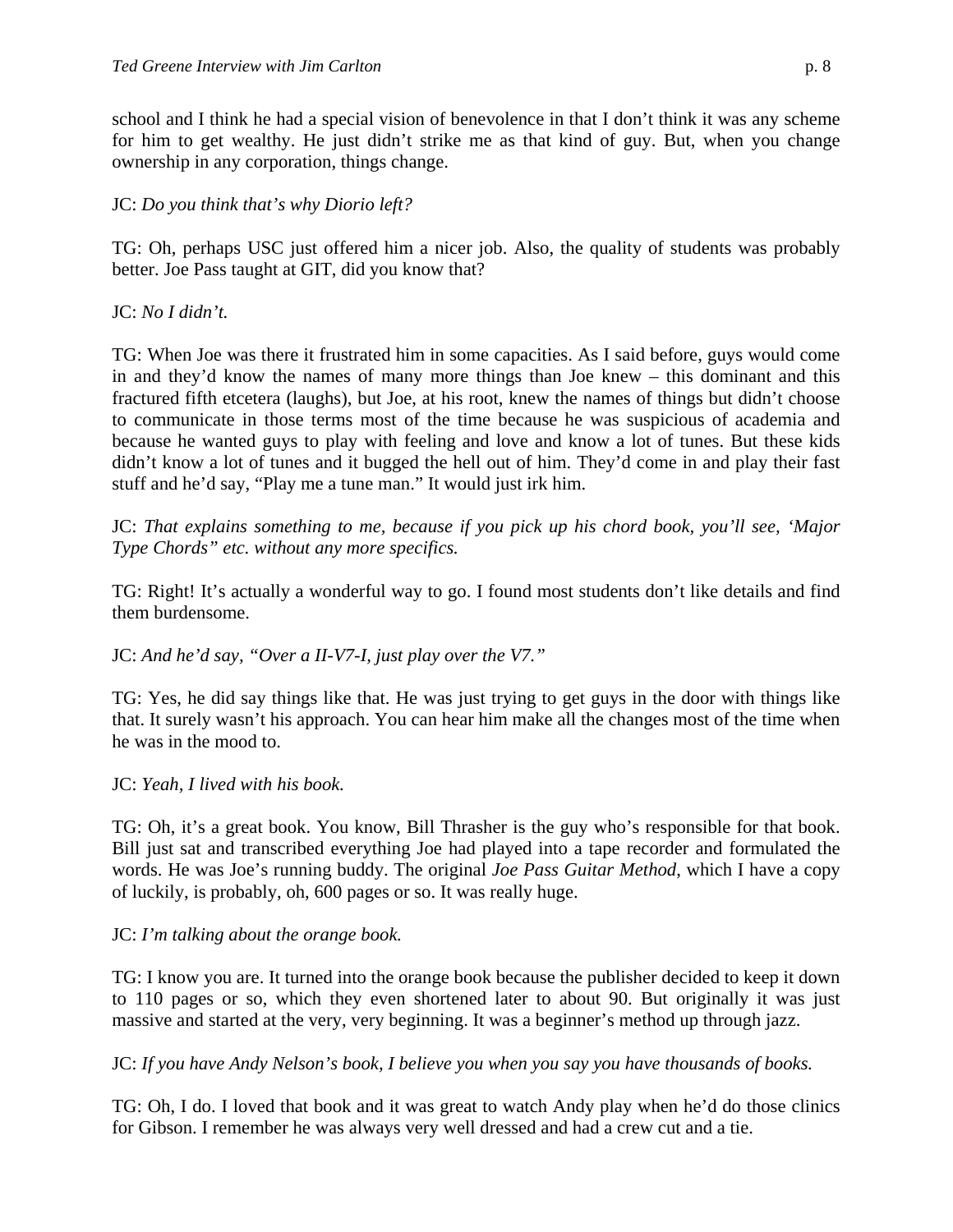JC: *That's him. He was truly an unsung hero in the world of guitar, especially for Gibson and Epiphone. He did so many wonderful designs for them. And later, he went to work for Leo Fender. And you know, for a jazz guy, he always loved the popular stuff too. For instance, he loved Chuck Berry.*

TG: Really? Are you kidding?

JC: *No. Andy appreciated the fact that Berry wrote such great commercial songs, all with fun stories and lyrics.*

TG: That's absolutely true. His lyrics were just as cool as the music. And you know where his influences were – Louie Jordan and all those guys.

JC: *Oh, you bet, and Andy was the guy who turned me on to Howard Roberts, and his playing on the soundtrack of that Western series years ago, "The Deputy."*

TG: It was years later that I heard about that being Howard.

JC: Yeah, Sundazed just reissued eight of his Capitol albums. In fact, I got to write the liner *notes for the reissues.*

TG: Those were such fantastic albums because there was just so much brilliant guitar. But I guess the jazz press didn't rate them very high in those days because of the commercial sounding organ, and they were all short cuts. But the musicality was unimpeachable.

JC*: Howard said that Wes finally became broken hearted during his commercial pop period because the Hugh Hefner types would come in just to show their girlfriends that they knew the right time to yell, "Tequila." That's so sad.*

TG: Another thing Wes said to Howard and George Benson and probably all the guys was, "See those people? They've come to hear me play the songs they know, but when I start playing my own stuff and real jazz, they start talking." And I think that shows that he was such a sensitive human being.

Right after that he went with A&M because he, by that time, was touring, because the first pop hits were on Verve. "Goin' Out of My Head" was a crossover smash. And I read – it was either Creed Taylor, or Don Sebesky or Orin Keepnews was talking about this somewhere, that they sat him down and said something like, "You've worked two or three jobs all your life and that hasn't made you much money. You've had some acclaim and satisfaction but you have those bills and seven kids that you can put through college. Do this now, then you can go back after three or four years and play jazz again."

The only album I'd advise people to stay away from is the last one, *California Dreamin.'* That was the beginning of the shift. You can hear a change because he's not playing as much on that record. You know, he actually defended himself once in *Downbeat*. He said, "Don't judge it as jazz, I'm not playing jazz." What more could he say?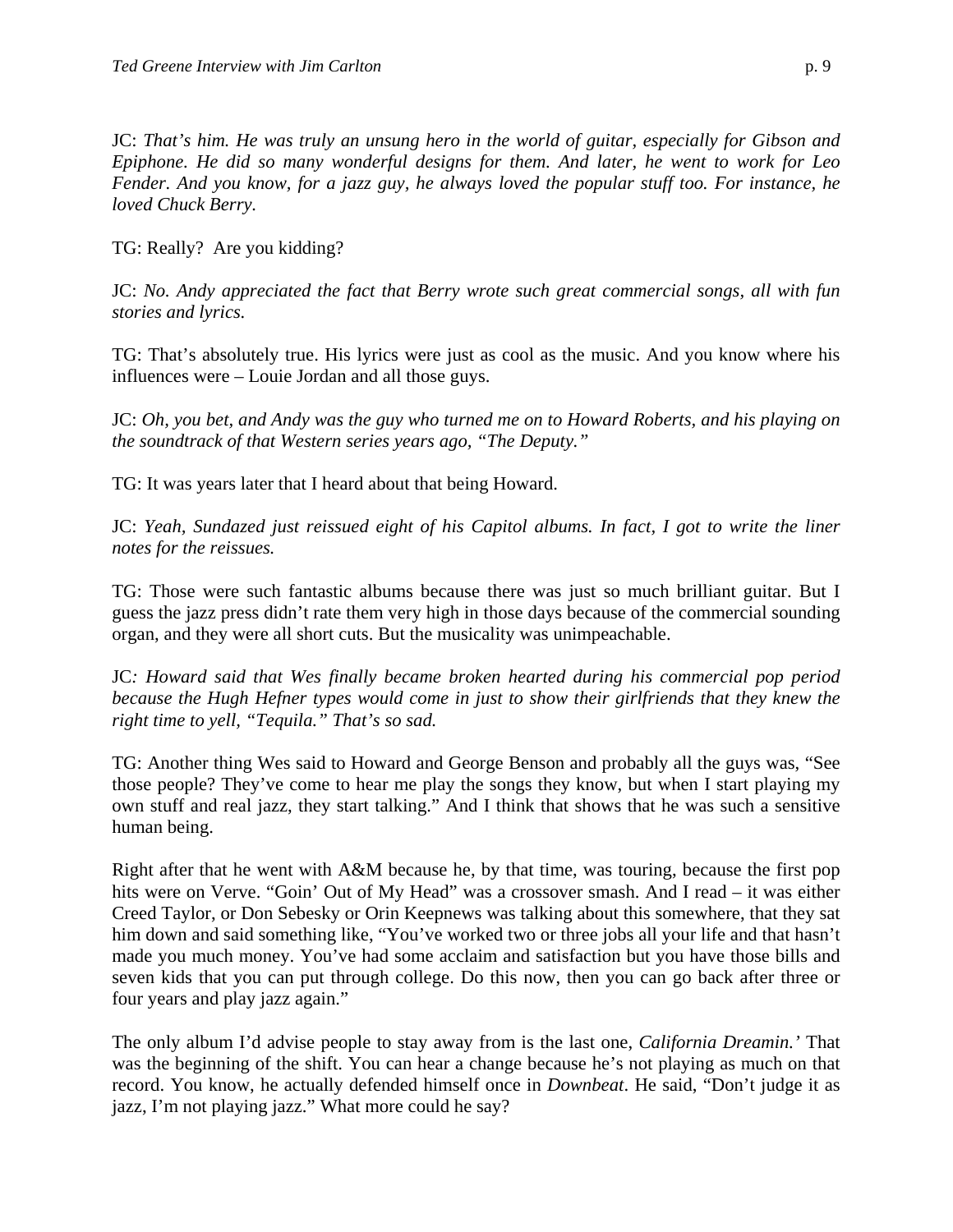## JC: *He and Benson went through a similar thing. Nat Cole, too.*

TG: It was exactly what Nat Cole went through. A lot of guys called him the greatest jazz piano player of the day. And who doesn't love his voice? And George Benson could defend himself real well, as he also did in a *Downbeat* article. He said, "I'll make a jazz album, but you give me the million dollars I'm going to lose touring behind a popular album." And the other thing George said was that he always was an R&B singer and I'm doing things that I like. But that was distressing in a way, because later, it took over and sometimes he'd go on the Carson show and not even play guitar.

JC: *Nevertheless, his recording of "Stardust" belongs in a hall of fame somewhere. It's an astounding vocal performance.*

TG: He's among the very greatest of jazz guitarists. But with Wes, they told him that he could be just anybody playing jazz guitar but the public didn't get it when he did a single-line thing. And his chord solos could be occasionally very effective, but basically they didn't buy that stuff either.

Johnny Smith never got rich from his recordings on Royal Roost. So, Wes, what do they know you for? Your sound to them is your patented thing of octaves. That's what they want. So we're gonna make records where you're not going to do your choruses or the other two things that you love, just stick with the octaves. And those A&M records are strictly that.

JC: *You're so right. Still, I think "Bumpin' on Sunset" is one of the greatest groove records ever made.*

TG: Oh, I love that cut. I adore that cut.

JC: *It's a great drive song.*

TG: Oh, perfect for the sun coming up or going down. But that's different. "Bumpin' on Sunset" is special for lots of reasons. It's almost in a world of its own. How many other songs did he make that we can hum that were uniquely melodic where he used the double octaves for the theme? And that was a new thing for him, to fret the outside strings. He finally got to use a finger rather than a thumb. Did you know he used his fingers for tremolo?

JC: *No, I didn't*

TG: Yeah, he used the back of his fingernails. That was his particular method. I thought he'd just continue to use his thumb.

JC: *I was listening to my favorite Wes album, "Smokin' at the Half Note," with Wynton Kelly. To me, Kelly was a great sideman but his solo albums don't jazz me as much as his work supporting other players. What do you think?*

TG: I have to agree. Wynton Kelly and Red Garland had that same kind of thing in the left hand. Wynton especially could do certain things that were just perfect. And I loved Wes with Jimmy Smith. Those had some heavy musicianship on display. And how about Oliver Nelson on the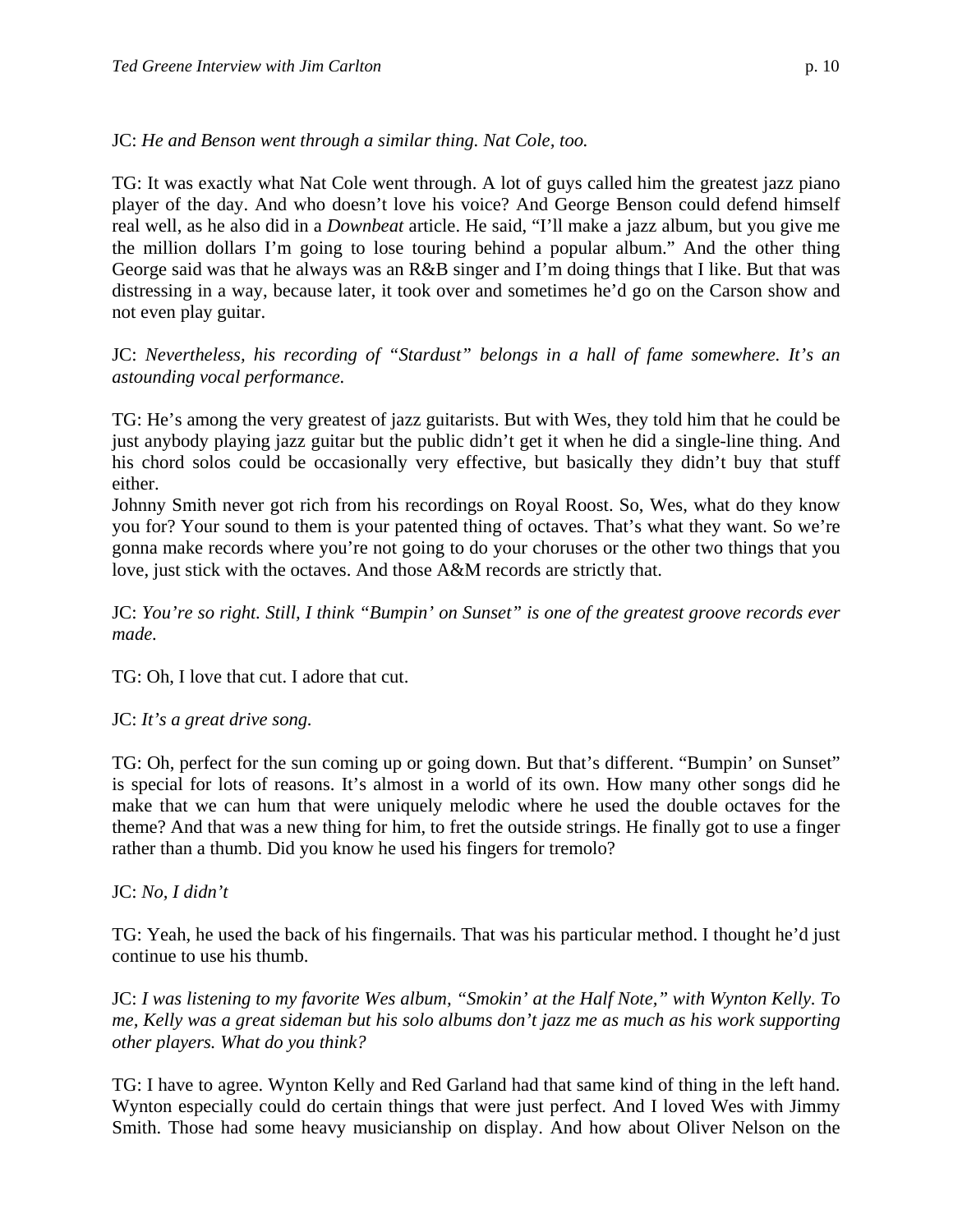first track, wow. And "Down by the Riverside?" Oh my God, what an arrangement! And the *Bashin*' album with "Walk on the Wild Side"…and the sound of Barry Galbraith's Stromberg on "In A Mellow Tone." That's the best rhythm guitar sound of that era that I've ever heard.

JC: *Let's talk about some of your other favorite players. You have such eclectic taste*. *You love Lenny Breau*. *Do you like Jerry Reed's playing?*

TG: Oh, gee whiz. What can you say? If I have one all-time favorite influence that grows in time as far as my over-all musicianship, it's his impact on me as a kid. He is the Ray Charles of the guitar.

JC: *Exactly! So few players seem to make that connection. It's as if he's playing Ray Charles licks on the guitar.*

TG: But I've never played a Jerry Reed piece. I love so many guitar things, that if I don't limit myself, then I'll never do anything of my own. I have to force myself not to learn Jerry Reed things, but I'm going to relent one of these days because they're just too delicious. I used to hear him on Chet's records.

JC: *I think Chet was a catalyst in that he brought good songs to players who wouldn't have ordinarily learned such tunes. I'm talking about rockers or country players who wouldn't have been exposed to standards or show tunes.*

TG: He was the most amazingly versatile guitarist that we've ever had. I wrote a legacy when he died that was published in Britain, and I talked about all of the styles he could play – more than anybody's ever done.

JC: *He was a very respectable classical player. Carlos Barbosa-Lima just loves his playing*

TG: It makes sense. If you had to come up with one guitarist who could just please everybody with so many different things, he'd have to be the one.

And although he wasn't a strong jazz player, he played enough jazz, and played with jazz people well enough, that it sounded like jazz.

JC: *You've had some students go on to be successful guitarists, and you've taught some name players that I know you don't want to mention, but it's common knowledge that you'd get together with John Pisano, probably much like Jack Nicklaus having a consulting teacher or coach.*

TG: Of course, I don't really teach John. He has such great, great ears and he doesn't conceptualize music unless he needs to. He just plays. I remember once I played "Yesterdays" with John and I kept switching keys because I like to have fun, and I knew he could handle it. At least, I thought he could, because I didn't know him that well at the time, but sure enough, he'd follow me and be in the new key right away. And we played a few choruses because I'd switched to a lot of keys. But when we got done with the tune (laughs), he said, and I swear this is true, "What key were we in?" And the use of the singular noun really said it all (laughs). But that's John.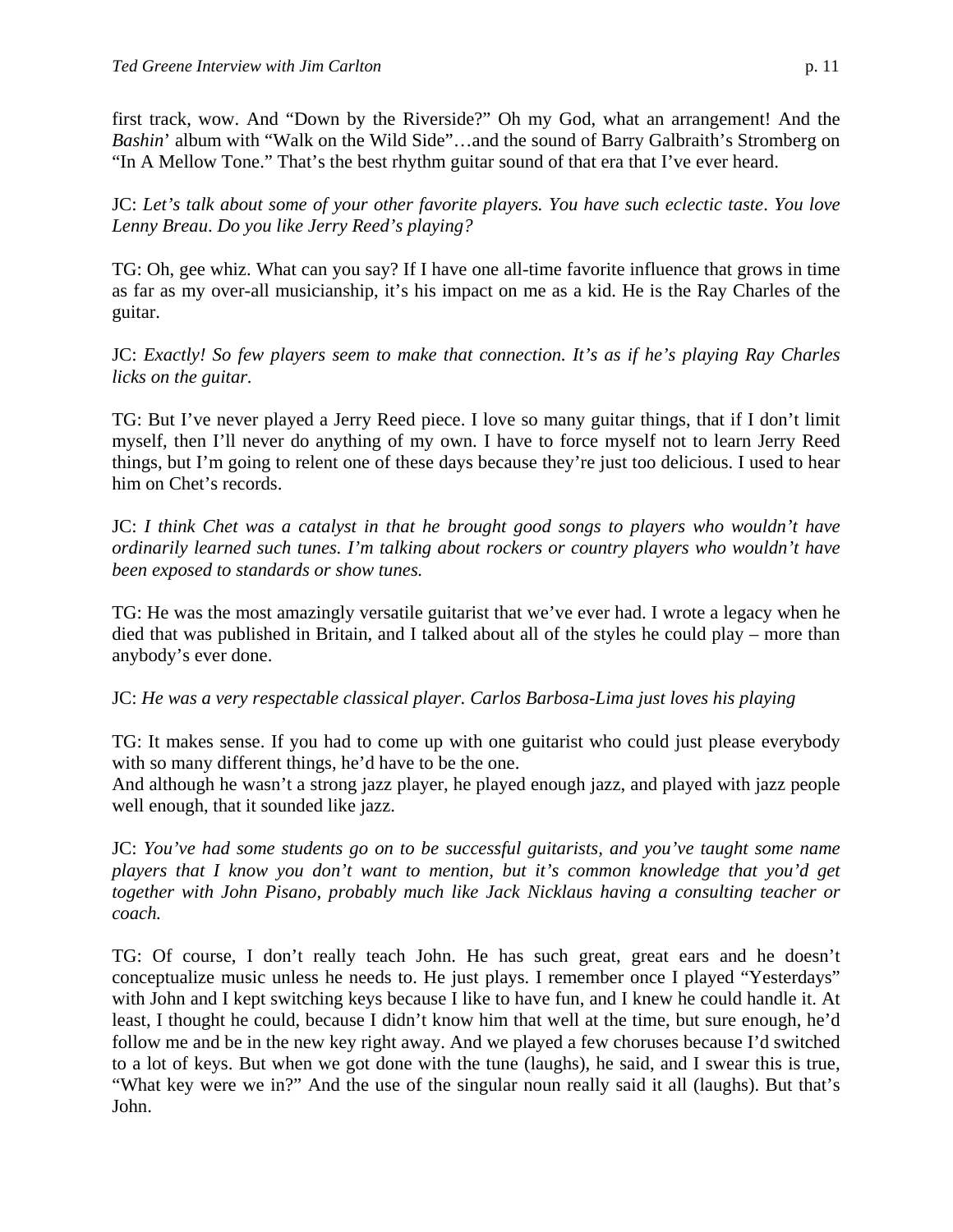# JC: *Who else really impresses you?*

TG: I think Danny Gatton was about the finest all-around guitarist. I can't imagine playing better than that guy.

JC: *I have a recording of him trading fours with steel player, Buddy Emmons, that's one of the best musical dialogs I've ever heard. I think they're playing "Good Enough to Keep."*

TG: Danny was so brilliant that it's hard to understand the level his nervous system was operating on.

# JC: *Roy Buchanan was great as well.*

TG: I love Roy's playing. Did you ever hear him with Bobby Gregg and Friends, in the early Sixties? They had a fairly popular hit, and *Guitar Player* even interviewed Roy in the very early Seventies, long before they put him on the cover. And in the interview, he mentions the cut, which is called "The Jam." He said, "The Jam" in '62, but because of his thick Southern accent they printed, "The Jail Men" in '62."

# JC: *Oh, that's funny.*

TG: Yeah, he was playing a Tele and getting the best sound that I had heard to that date, and maybe still, for that kind of sound, I don't know how he did it.

JC: *Ever see that video tape of him playing "Misty," where he was being produced by Mundell Lowe? I think I saw it on NET.*

TG: Yeah, that's a fairly famous piece of tape from the early Seventies. He was getting a great jazz sound on that Tele too, but I'll bet I haven't seen that in 30 years. Did you know that Stones asked him to join their band?

JC: *Yeah, I remember hearing that.*

TG: He and Danny were cut from the same cloth in many ways.

JC: *They were cross-town friendly rivals back in D.C.*

TG: When Roy was on break, he'd call a bartender friend at the club where Danny was playing and ask him to leave the phone off the hook so he could listen to his solos. But they both influenced each other. There's no doubt about it.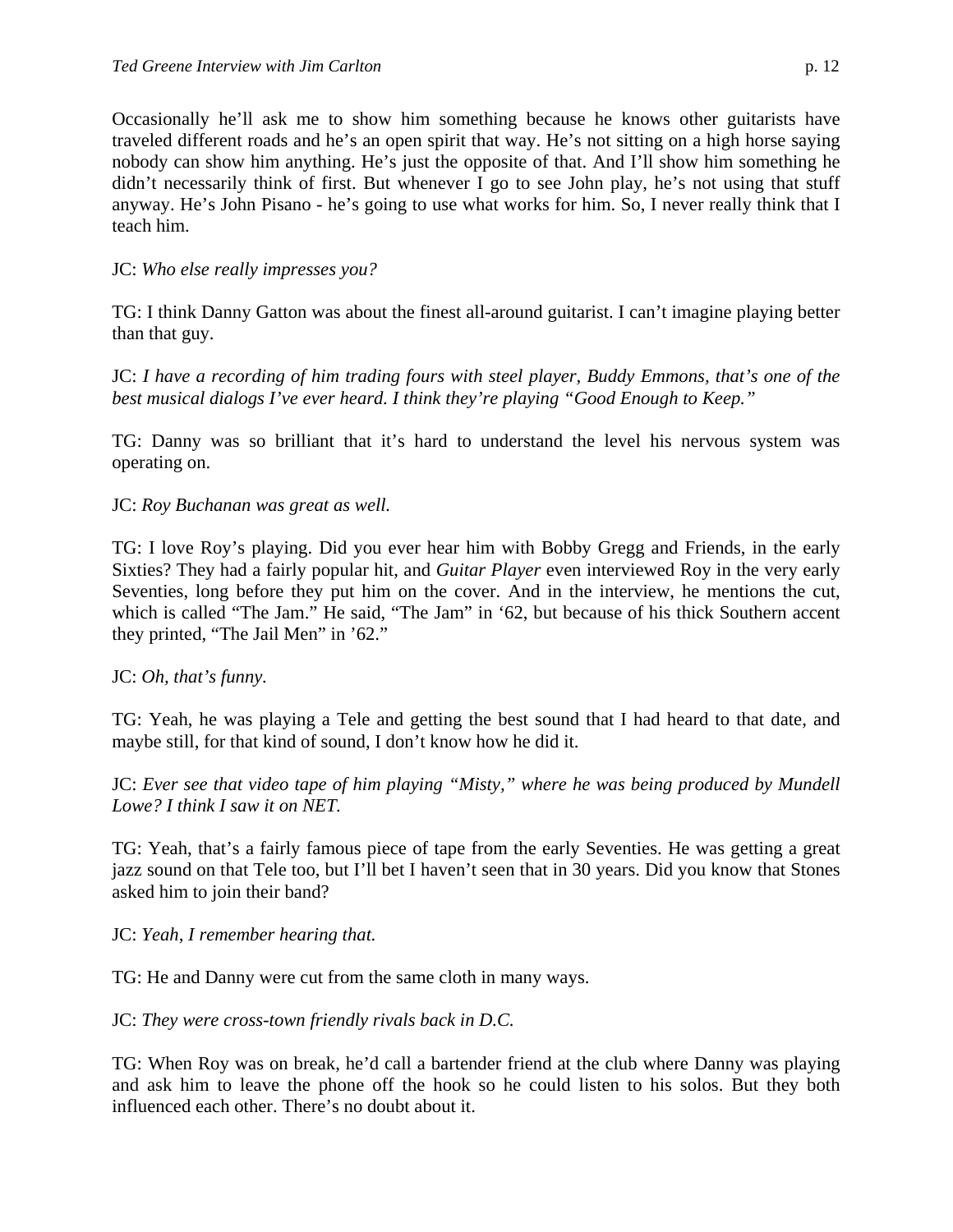JC: *Ever hear Gatton play "Melancholy Serenade?" Gleason's theme song?*

TG: I'm probably one of the only guys in the country who played it at the same time he was because I've been playing that song ever since I was able to find the chords.

## JC: *That's very hip. It's like a "Harlem Nocturne."*

TG: Very similar. Very, very similar. It's a very sexy tune. JC: *You must like Hank Garland's playing.*

TG: A hell of a talent. Everything he touched he did so well. Even his playing on the Elvis stuff is just perfect.

JC: *When did you get hip to Django and Charlie Christian, and how much influence did they have on you?*

TG: Charlie Christian was zero influence in my early life in that he was just a name that I'd see in *Downbeat* or something because he wasn't among the records that my dad had in our home. And I didn't know that I was hearing him on Benny Goodman records. But I became a Charlie fan later. But my dad had a Django album that was the one he did on electric guitar where he plays "I'm Confessin'" and "Night and Day." Do you know that one?

#### JC: *Yeah, I think it was his last, around 1953, if I'm not mistaken.*

TG: I adore that album. I think Django was the most explosive jazz guitarist ever. You just never knew when he was going to take you on an incredible journey. But back then it was so beyond me. And I've been a slow learner all my life. Sometimes I'll get bursts where I'll learn something fast but it's pretty rare. Usually I'll just have to pace slowly, and of course then, I had no ears to find anything in the jazz realm so I would just hear that record and that's all. Years later, I developed an ear to recognize major, minor and a few things where I could hear a function. So, I'd go to the Django album and I could hear a few notes, but still not much. And it's been a slow ride to say that Django even influenced me. Now Wes was an influence because I could grab those octaves. I couldn't play his single line stuff but I could grab some of the chords.

#### JC: *When did you become aware of Van Eps?*

TG: Initially though his '39 book. His method book.

#### JC: *The one with the beige cover. I lived with that book too.*

TG: So did I. But I thought, "I'm playing music by this guy who has a flattop and glasses and says I should never sit more than 45 minutes with the guitar – three practice periods a day." And there were so many rules: you gotta sit a certain way and so on, but I'd play the notes and really liked playing those little chord scales. But then, somebody played me a record by him – just a few notes here and there. And it was one of those moments on one of his Capitol albums where it was kind of quiet, laid back and not much happening. So, I wasn't too affected by it at the time.

But subsequently, I met a very influential man in my life, Dominic Troiano from Canada. He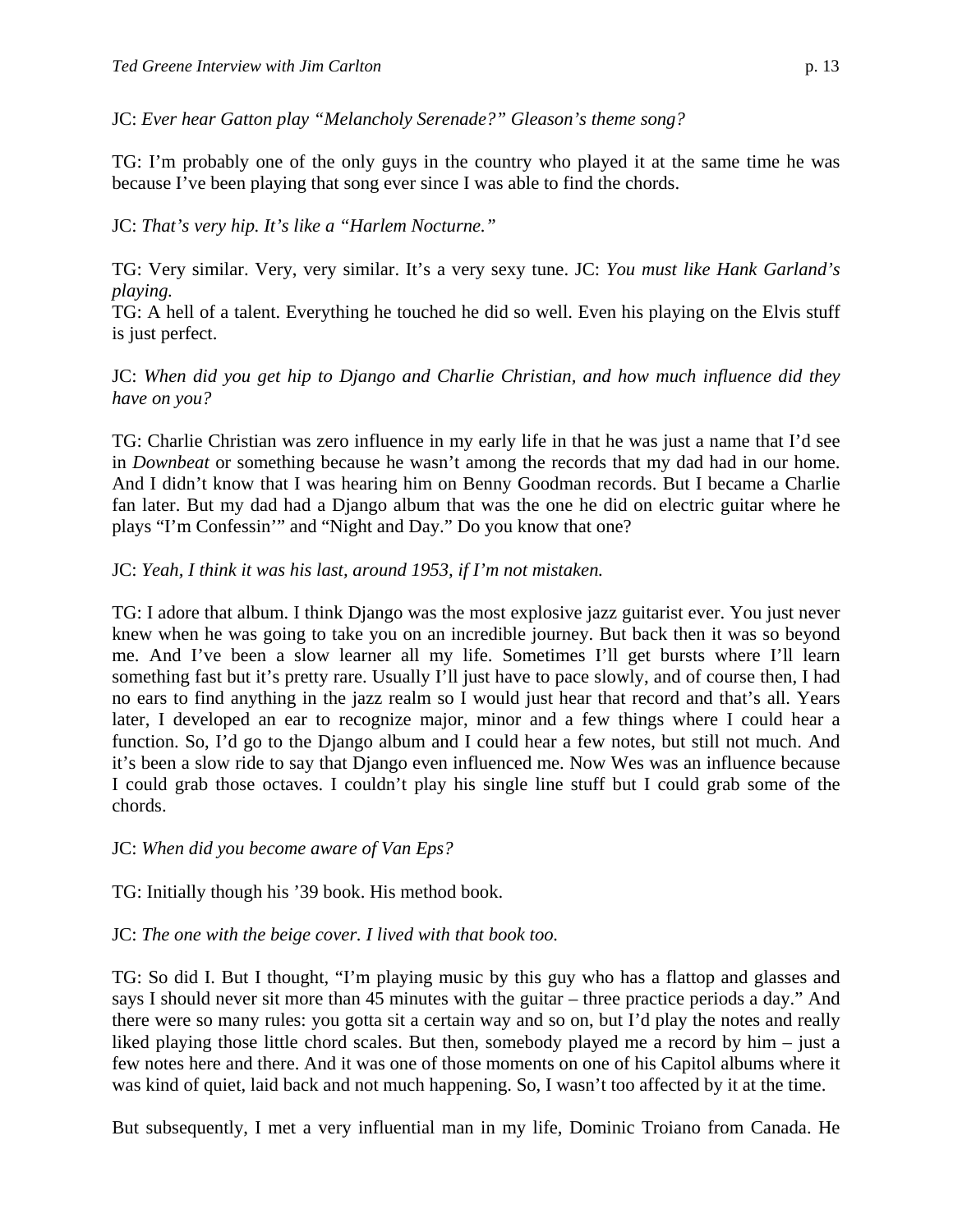was in town with a R&B band and encouraged me to go to Donte's on Monday night and hear George Van Eps. I said, "Oh, I don't know. It's gonna be white music…" Here I was a kid in love with Bach, who's not exactly an American Negro (laughs). But I just loved the black sound in jazz a little more. The organ was greasier – but then again, I'd hear Paul Desmond and Stan Getz and I'd flip because I loved that sound too. But I still loved those organ trios and uptown black sounding jazz cats.

I didn't want to go, but my friend insisted that I'd love it. So, shortly after I was there, Van Eps played a lullaby that he'd composed for his grandson. It was a solo piece and everybody was hushed, and it wasn't even jazz, just a waltz, but a gorgeous thing, and from that moment on I was the biggest George Van Eps fan on the planet. I went from nothing, to being a complete idiot over his playing. Then I studied with him. Remember when he and *Guitar Player* had a falling out? Remember those letters from way back?

JC: *Yes*

TG: He was on the advisory board. Tom Wheeler calls me one day and says that they want to do a cover story on George and that they thought I was the perfect guy to write it. Turns out that that wasn't exactly the case, because they had insulted him. He had a prickly side and he could get insulted. For one thing, he didn't like that they called him a left-handed guitarist because it confused things. But they must have tried to make whatever it was, right, because the story I heard was that they called him and told him about the cover story and so forth, and he listened to their whole spiel and said, "Not interested" and hung the phone up.

But, because I was his student, and because I was lucky enough to have a fine, fine bond with this man, when they proposed that I write the story, he agreed. You probably saw that cover story years ago but probably didn't notice that I'd done the story.

JC: *Sure, I remember it, but must admit I didn't realize you'd written it.*

TG: I was very fortunate to interview him and do a long cover story on him. And they left in virtually everything I wrote except my bad jokes (laughs).

JC: *I wonder if the album you heard was "My Guitar" on Capitol. Sundazed just re-released it. Anyway, I can see how Troiano was such a big influence, in retrospect, by turning you on to Van Eps, who became your teacher and friend.*

TG: Yeah, Dominic had a group that was very big in Canada called Mandala. He was really big news up there for a long time and subsequently had a group called Bush. He was a great musician and probably still is. He played a lot of things on the guitar that I dreamed of playing and never could find, and he was doing it right in front of me.

JC: *I'm still in awe that you studied with Van Eps.*

TG: I studied with him long enough to know how little I'd really done and how much work there was to do. I kind of knew that, but then I saw how much more there was that I didn't even know about. We ended up mainly working on song arrangements. He wouldn't let you tape a lesson but he'd let you stop and write things down. He'd always improvise the arrangements and would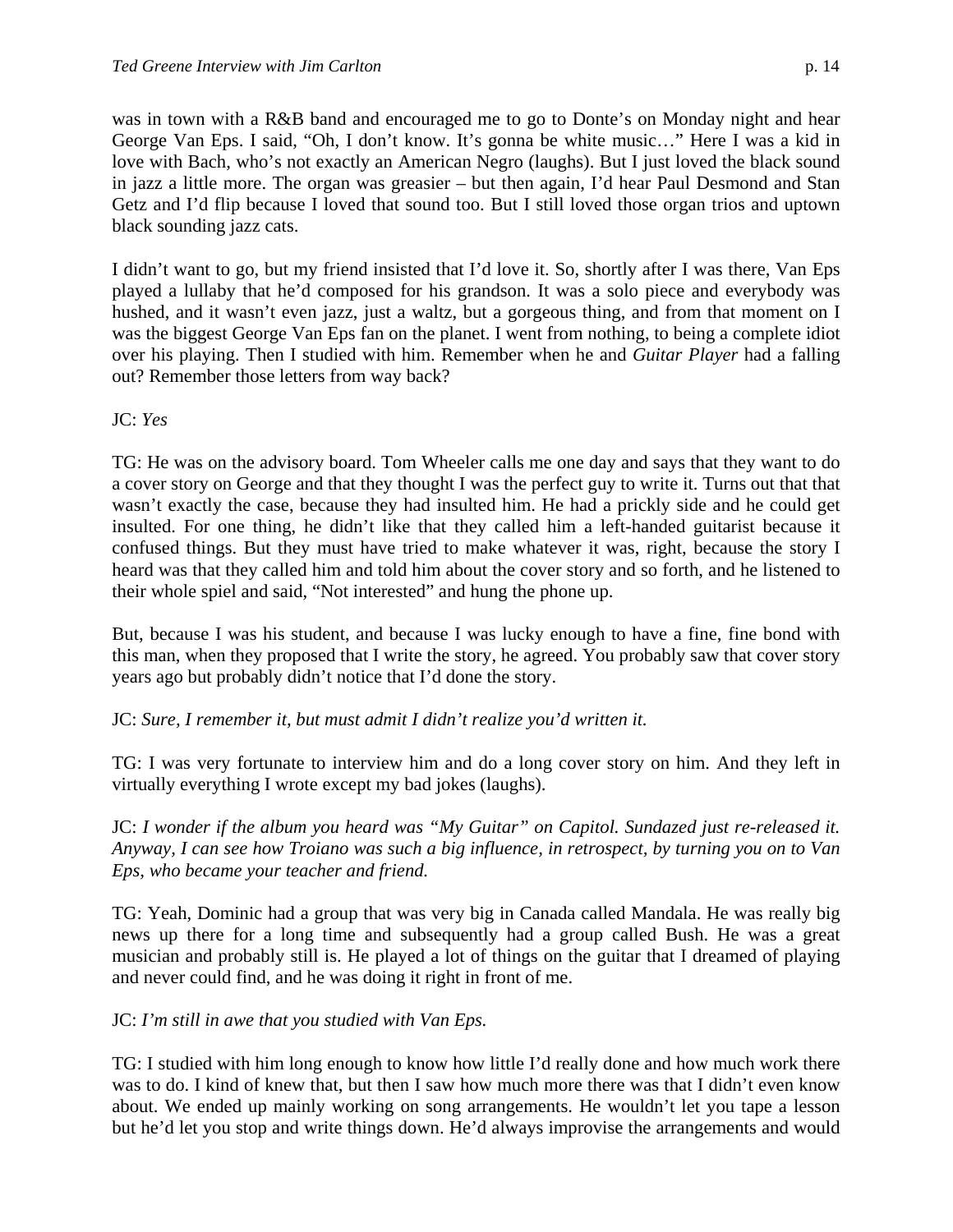never play them the same way twice unless it was a piece that he'd composed. And he'd say, "I'm not in playing shape, Ted." And I'd say, "The hell you're not!"

He played me "Mountain Greenery" that's still by far the best version I'd ever heard, even without other instrumentation. And he'd play it at what he called the jackrabbit metronome setting. His fingers were a blur – bass, chords and melody. Kinda like what Martin Taylor does now where it looks like he doesn't move a muscle and you think, "Martin, did they drop you out of some other time zone?" I think Taylor is going to evolve even further into a very passionate player because I think he wants to be an improviser more and more. And I'm sure he can do it. I think he's a tremendous talent.

Van Eps told me that he was intertwined at three different periods of life with Gershwin, as a child, young man and older guy. He used to say, "When I was a kid, my dad had an accompanist, and it was Gershwin, who used to bounce me on his knee. And then, I was in a club and Gershwin heard I was playing, and there he was. And then I worked in Hollywood on this film and, who's the composer? Gershwin." So, it was great to see him play Gershwin tunes live, especially toward the end of his life where he'd throw in all those reminisces.

JC: *Mitch Holder told me that when he was studying with Howard Roberts, occasionally Howard would send him to Van Eps for a lesson. Of course Mitch was thrilled but he said he realized, as you did, that it would take another lifetime to get to where Van Eps was.*

TG: That's really true. He had a good pride side to him. Some people are born to use pride in a way that pleases others, so he would challenge another guitarist to come up and tune any of his stings a few half-steps away and he'd keep playing.

We have a guy out here now, we call him the boy wonder although he's not a boy anymore, and his name is Jon Kurnick. I saw him with John Pisano once and he kept retuning the bass strings all over the place. He'd just laugh while they were playing and start turning the pegs. And wherever it landed, he'd just keep playing.

JC: *There's a story, probably apocryphal, about a farmer years ago, who ordered a guitar from a Sears catalog and learned to play it just as it came out of the box. When someone gave him a guitar in standard tune, he couldn't play it (laughs).*

TG: Oh my God! Wow! That's a riot (laughs).

JC: *He thought it was "factory-tuned" (laughs). It's probably an urban legend. But it is funny. I loved your Joe Pass story about his thinking of "nuttin" when he's soloing. What are you thinking of?*

TG: You mean single lines? Nowadays, in a jazz setting?

JC: *Exactly.*

TG: Okay, I'm taking the first notes that I can hear that seem desirable to me and then using those to develop an idea. I'm not consciously trying to be Sonny Rollins, but I like that idea because it's fun. I've finally learned enough about the instrument to where I might find some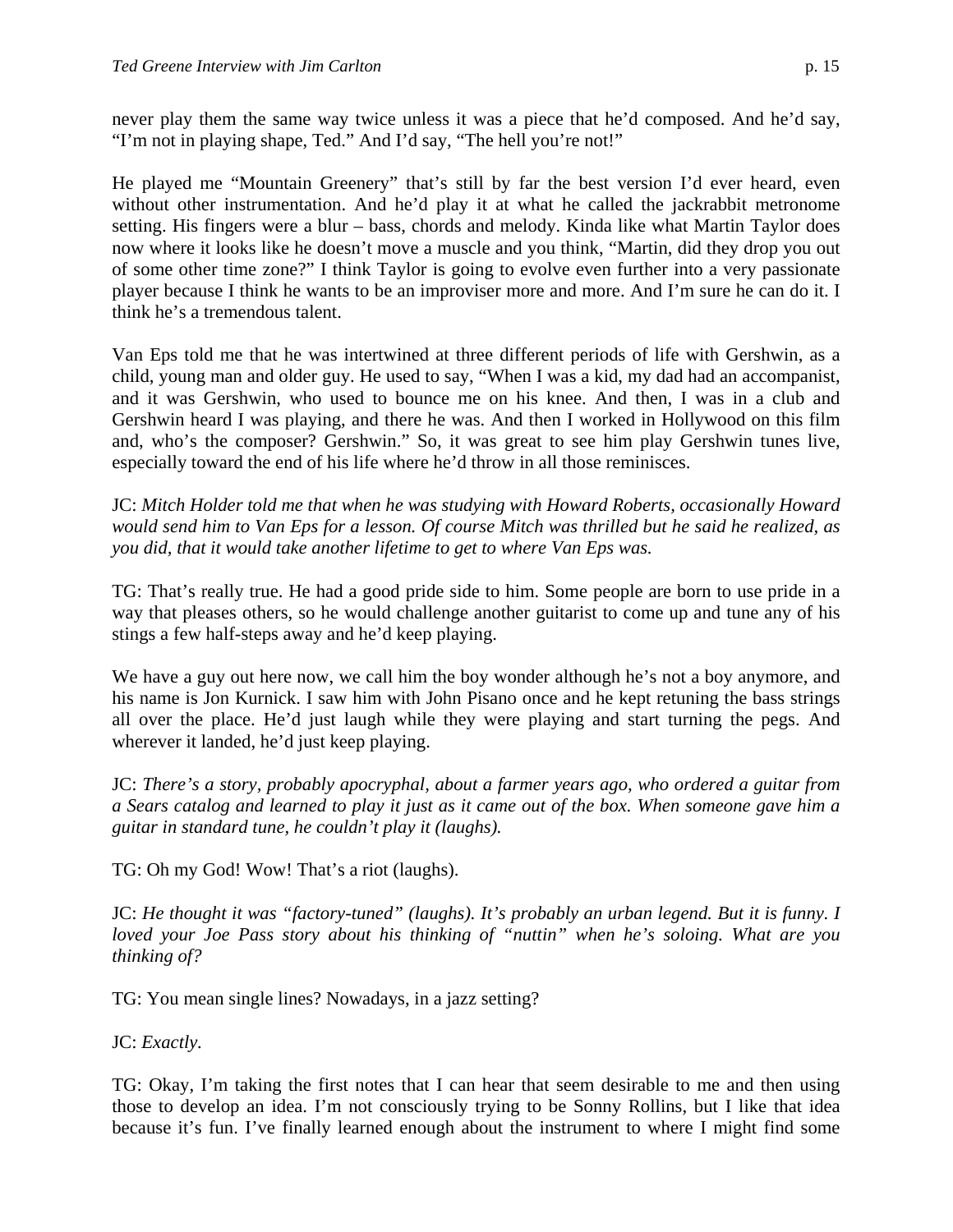things that sound logically developed from the initial idea. But now and then I'll get bored and let athleticism play the main role, meaning I just let the fingers go wild and see how I feel about what just came out and then run with that. Now and then it's just fun to be free and let the fingers do it for a while. Sometimes, another strategy I use is to choose a zone, a part of the neck, and that would include way down low or way up high, just to break things up in the course of an evening.

JC: *The first thing you mentioned, the development of an idea from a few notes is something I remember Howard Roberts writing about.*

TG: Sure, it's thematic or motific development. You just play the first notes that you can hear that you think are great, and sometimes those are prompted by visuals, because, for me, the guitar is such a visual instrument. Say it's time to solo and you look down at the neck and your hand is around the eighth fret and you think, "Okay, the first change is Fm11b5." So, I'll see a few pictures in there of where the chord tones are and hope I'll hear something. (Sings riff) And if I liked it, then I'll try to develop it if I can. And it's fun to try.

JC: *I remember the guy who turned me on to Coker's "Patterns for Jazz," years ago, said that the book was full of nice things to rely on, so to speak, when you're not really improvising. And that very few artists really improvise all the time. What do you think?*

TG: I think that's true. Very few players are blessed with non-stop creativity. Although, you could watch Keith Jarrett in the Seventies when he'd go on with his eyes closed and be moaning and so forth. When they'd ask him what he was doing he never explained very well, for my money. I love his artistry but I'm not sure he could explain what he's doing. But he was one of the few who was creating non-stop. He was one of those brilliant prodigies as a kid. If he heard something once he owned it for the rest of his life.

JC: *Kessel has an exercise on his video that I think is excellent. He said to play a chord, any chord, even if you don't know what it is, then sing a riff over it. Then try to play the riff, and you'll be surprised at how well your brain will put those chord tones in your riff.*

TG: He's always advocated those exercises and he's so on the money. It's absolutely true. And on the opposite end of things, take a guy who's giving himself "tough talk" in the best sense, with no lying to oneself, it's still amazing how little we've mastered the instrument. Nobody masters it, especially if you go after jazz.

There's too much and too many permutations and places where other fingerings can be used and so on. We just don't live long enough. That's why I try not to listen to Keith Jarrett too much because then I want to be Keith, and it's the same problem I have with about 20 top guys. I just want to do what they're doing and study every note. But that's a destruction path for me because I might be able to do some of it, but then I'm not going to be able to fulfill the things that I've already set out for myself.

# JC: *How do you like Jimmy Bruno's playing?*

TG: Bruno's a fantastic musician – amazing. Now, I don't agree with a lot of his theories – and I don't hate them either – but they're a little less than I want as far as what a student needs to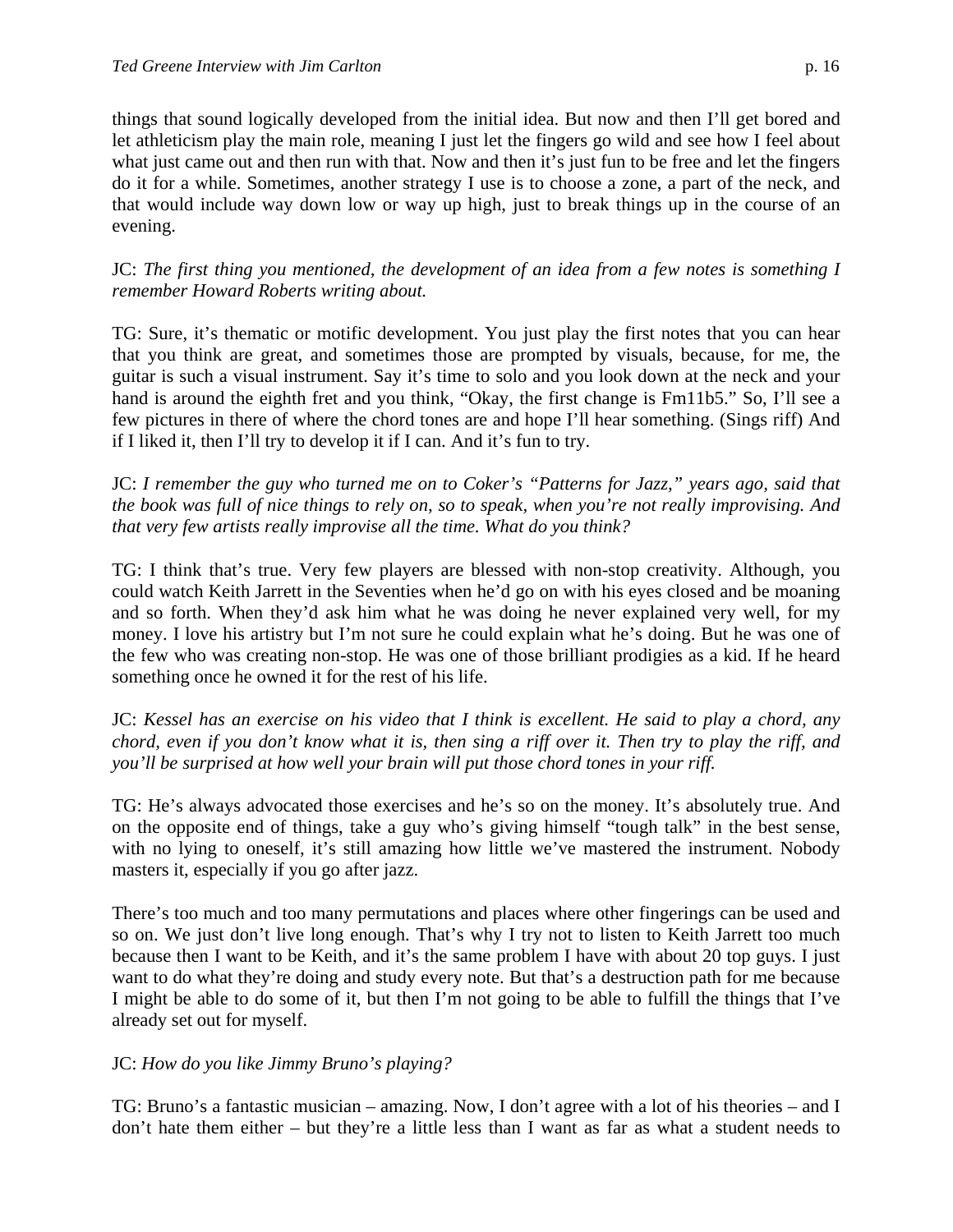understand or they'll be lost on stage when the pressure's on. He wants them to just hear. But a lot of them can't. But as a player, wow!

I think people like to take slings and arrows after they've put somebody on top, and have praised them on the way up, and then… whoever the player is, Al Di Meola, or whomever, if they're famous for having technique, it seems as if a whole bunch of people will be saying bad words about them because of that. It doesn't seem fair.

JC: *I don't see how anyone could say that about Bruno because, although he's as clean as there is, he plays with so much fire and passion. At least that's how he comes across to me. Although sometimes I wish he'd phrase more so we could breathe a little (laughs).*

TG: Some guys say, "Yeah, he's good, he's good, but I'd rather hear George Benson." And I can certainly understand anybody wanting to listen to Benson, but Bruno is a major, major great guitar player.

# JC: *You've taught so much but will you comment on your learning process?*

TG: Bursts of creativity and progress have happened in my life when I've applied myself very strongly. Even if I've been grousing to myself because nothing was happening, at least compared to what I wanted, even if I'd been putting in the hours. I know that if I stay with something or take a different approach and just refuse to give up – even come back the next day and beat on it again, that the old line, nature abhors a vacuum kicks in. Nature rewards effort eventually if it's not for deleterious means.

I'm always excited by the future. It's like: "C'mon, Ted. You might still get it!" Because so many skills on guitar are often slow to come. Some of them I never thought I'd get (laughs). I actually said to myself: "Well, that's just not meant for you in this life." Like jazz soloing and playing independent lines in the right hand when I first heard a guy play Chet's style. And when I heard Chet himself. I thought, "That's just one guitar." But now it seems reasonable. Often, we have the tendency to get blasé once we acquire a skill. "Oh yeah, he's just tapping on the neck." But the first time you hear that tapping…

I heard a guy out here named Randy Resnick, who's a legend among a few other guitarists in L.A., like Jay Graydon and Dan Sawyer, some of the best players, because he wanted to sound like John Coltrane in the late Sixties and early Seventies. He tried for ten or twenty years to do it. And every means he devised had come up a little short. He had very high standards and really wanted to sound like Trane and he ended up coming up with the two- handed thing way back then. Of course Jimmy Webster had done it, but Resnick's version of it was with the lines of Coltrane and Dolphy's. So he sounded like an avant-garde jazzer way back then. And it was so far ahead of what we had heard other guitarists doing. And then he disappeared.

# JC: *Have you experimented much with alternate tunings, like DADGAD?*

TG: I've played in different tunings for a long time but never DADGAD. I use other tunings and I have a pet tuning where I try to get Bill Evans' cluster chords. I like to sound like a jazz piano when I can.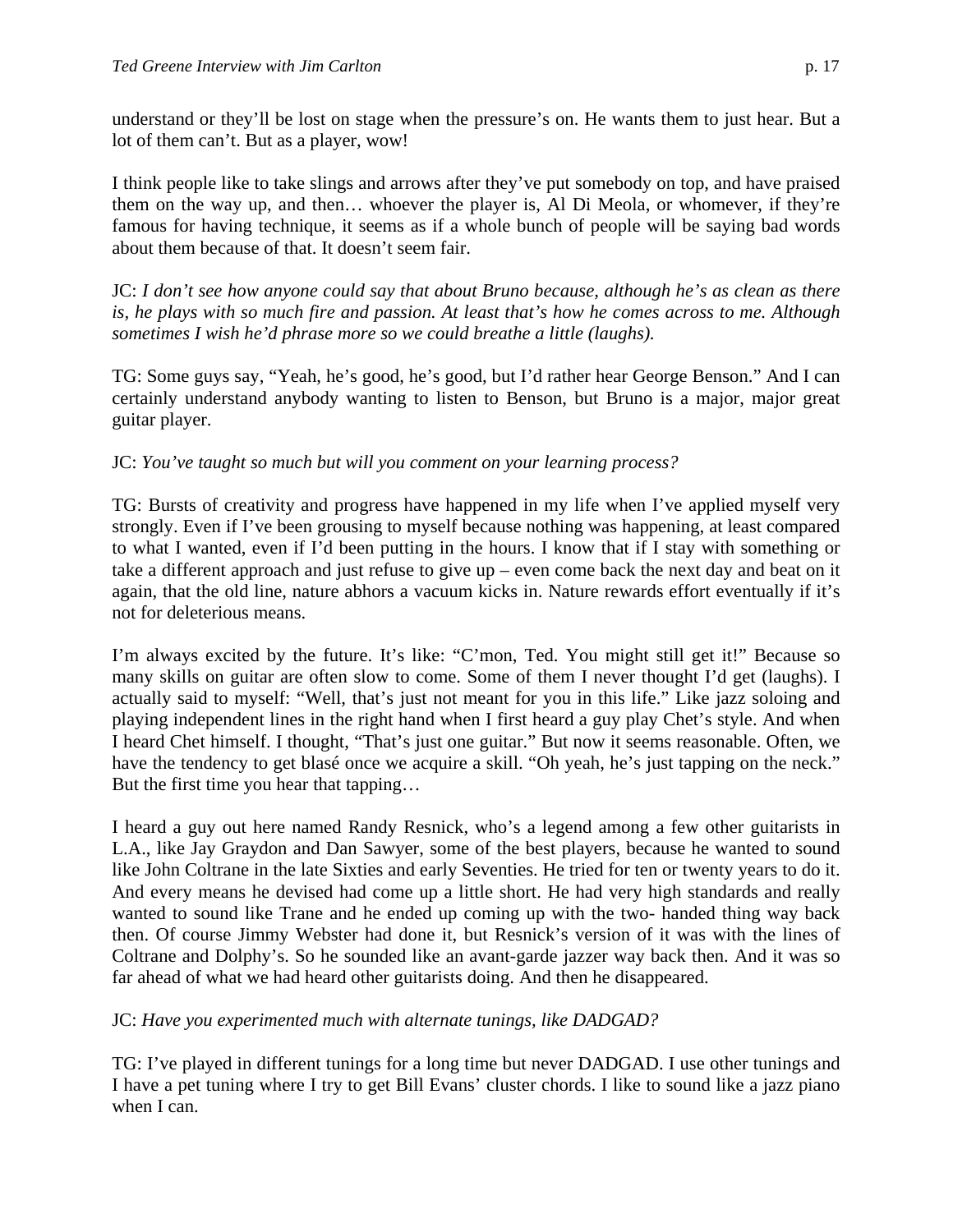## JC: *Which tunings?*

TG: Just different ones I've devised. Sometime I want to perform four sets with each set in a different tuning. That would be fun for me and keep me from ever getting bored. I just might be terrified, that's all (laughs).

JC: *I like the G6 tuning, with the A and E tuned down a step, like Chet used on" Starry Night." Johnny Smith likes to use it, too.*

TG: Oh yeah. That's beautiful. I've never covered any of that stuff because I made a deal with myself a long time ago. I said, "Ted, you're slow, so you can't learn everything and you can't be great at everything, so make your highest priority stuff, your stuff, and just live on the sidelines with your hands clapping for the rest.

## JC: *Any new books in the works?*

G: I've had books in the works for so long. I've got 50 or so of them started, and that's no joke. But I keep field testing and that's flirting with disaster because you never know how long you have on this earth, but I have it in my head to release smaller books with the heart of many issues that I've been able to distill for people who've had trouble understanding certain things. I certainly did when I was younger. For instance, a book about the diminished scale that clarifies, because it's not all that difficult and very approachable if people can understand how easy it is to just think of three different concepts that cover that whole thing. Things like that.

Then I have my chord system that I've been working on for decades. It's just something I stumbled on to and it turned into a system, so I'd like to publish that. But by the time I get ready to do that, books may not be the medium of common exchange, so I'll have to face that fact if that's the way it is. That's the great irony. You just finish your book and now books are obsolete. They're slowly but surely headed that way. I think we'll just be using brain cells someday, as the brain is a transmitter and receiver. They'll probably just tap into everyone's exact frequency. It'll be a dangerous world for the fibber (laughs). No woman over thirty will ask, "How does my dress look?" (Laughs) It'll be lines that don't exist, like records you'll never buy like, *The Lennon Sisters Live At The Apollo* (laughs).

# JC: *(Laughs) Oh that's hilarious. What kind of gigging are you doing now?*

TG: I love parties. I know it's not fashionable to say it but I love the casualness and the warmth of a good party. Some of them are way too loud, I'll admit that.

## JC: *That's interesting. What kind of material do you play for a house party, Wilson Pickett songs? (laughs)*

TG: Hey, sometimes I am (laughs). Here's what I have. I have a list – I've made hundreds over the years – but the most current I have has three columns: on the far left are R&B, gospel and certain kinds of pop tunes that fit into that category. Great music abounds everywhere, but rhythm and blues always called my name. Right from the Joe Turner and Ruth Brown years to the medium light Sixties, I was just glued to that stuff.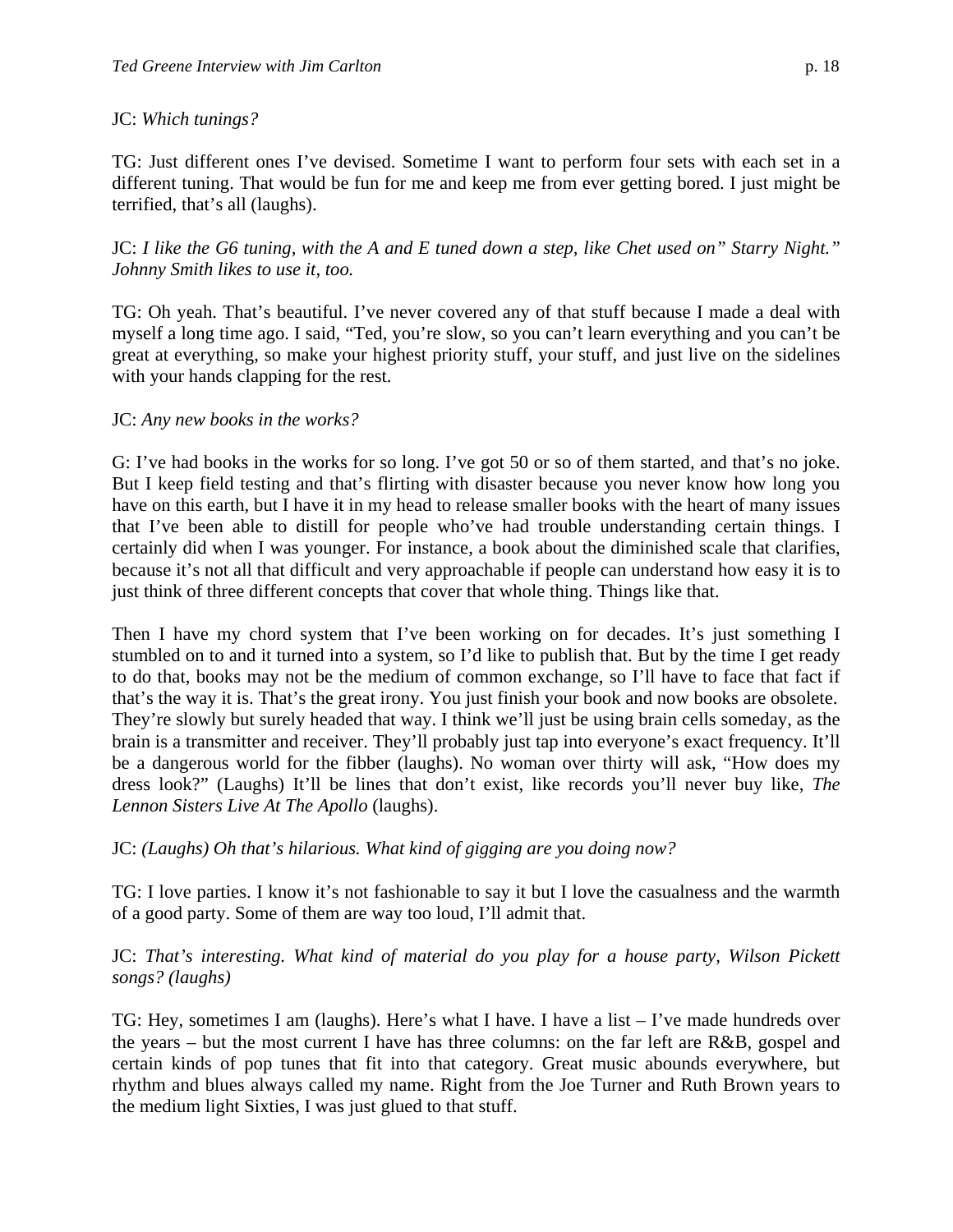# JC: *Louie Jordan?*

TG: I got that later. I came in with Joe Turner, and Louie was a little bit earlier. But when I did hear him, and I have some films of him, I just ended up laughing a lot. I love his attitude. And he was a fine musician too. I can see why B.B. idolized him.

JC: *What do you think about Louie Prima?*

TG: I love Louie Prima! I love that guy man!

JC: *(laughs) You know, a case could be made for him being one of the architects of rock and roll.*

TG: No question about it.

JC: *Who ironically, or paradoxically, wrote the icon tune of the Swing era, "Sing, Sing, Sing."*

TG: Yeah, isn't that something? And Keely's languid style…amazing.

JC: *Okay, back to your list. You have R&B and Gospel etc. on the left column*.

TG: And the Beatles in that column, too. Oh yeah, and the doo-wop songs, the ballads like "Glory of Love," "You Belong to Me," the Duprees version, a slow 12/8, and all that stuff – "People Get Ready." And then in the middle column, romantic tunes that could be jazz, like "The Way You Look Tonight." Tunes you can play and milk the last drop of sheer gorgeousness out of. And then in the far right column, that's where the jazz stuff is. Some of those are standards and a few of them are jazz heads. And that's the way I run the list.

So, if I'm playing for a group that's close to my age, I'm going in the left column. If I know that they grew up with musicals, I'll go down the middle of the page. When I see an older crowd, so often they don't have anywhere to go to hear a nice, live, beautiful, romantic music. And they don't want me to play jazz. Some wouldn't mind it because they heard big bands when they were kids, but mostly they really like beautiful arrangements and film music. And on the right, when I play a jazz room, I use that column.

JC: *Is this with a combo, with tracks, solo, or what?*

TG: Just by myself. But I love to back singers.

JC: *Your speaking of Gershwin earlier brings up a question. In that era we had such great composers, the Gershwins, Porter, Kern, Carmichael, Mercer, Ellington et al. Today, things have really changed. What happened?*

TG: You know what happened: discretionary income for the first time and the rise of the indies with things that the majors laughed at. Just like Gibson laughing at Leo at the '50 or '51 NAMM show. But they got pretty scared by late '51 and '52 because Gibson was calling up Les and inviting him back with that broomstick of his (laughs).

JC: *You nailed it when you said discretionary income because the buying power of teenagers*